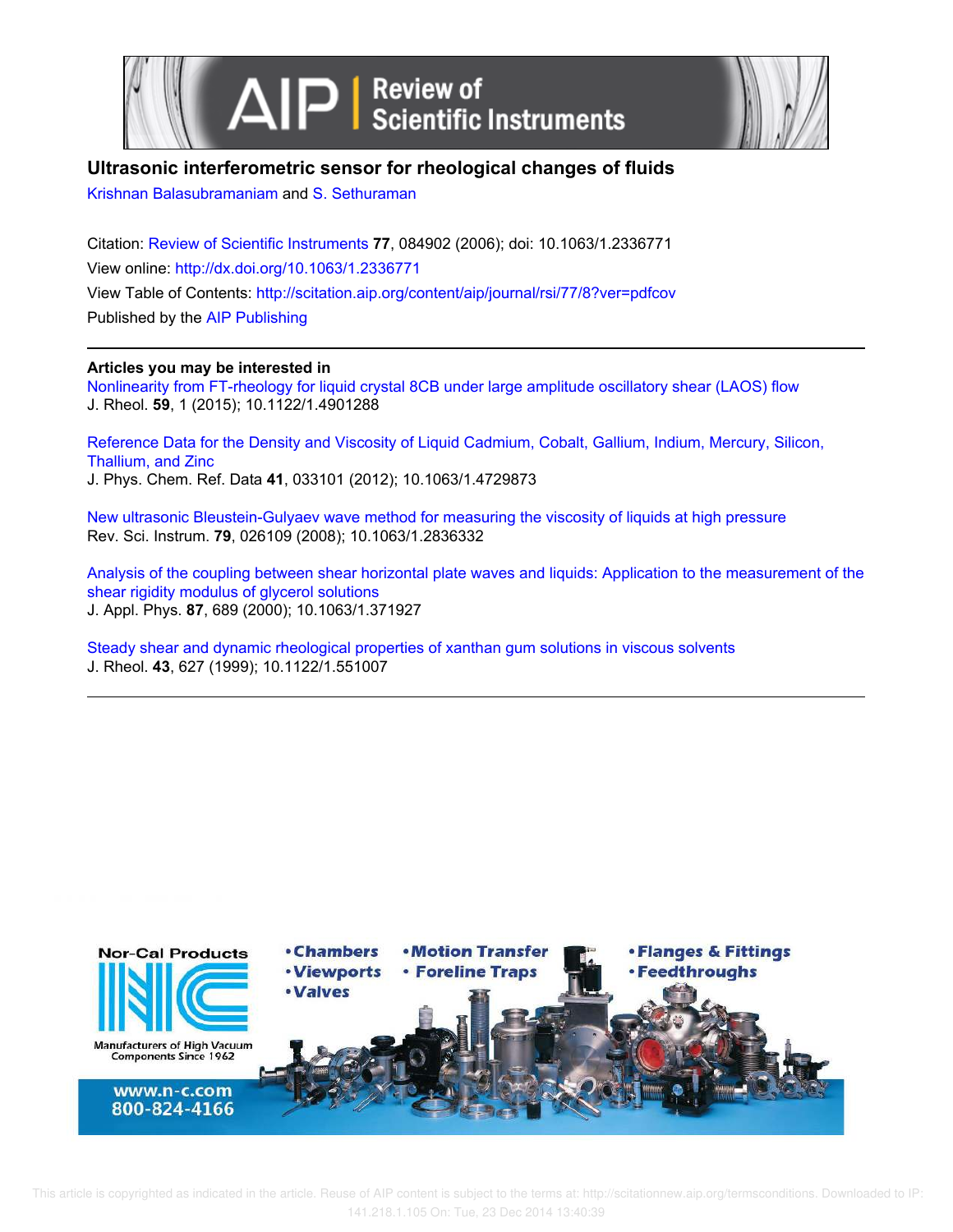# **Ultrasonic interferometric sensor for rheological changes of fluids**

Krishnan Balasubramaniam<sup>a)</sup> and S. Sethuraman

*Centre for Nondestructive Evaluation and Department of Mechanical Engineering, Indian Institute of Technology Madras, Chennai, Tamil Nadu 600 036, India*

(Received 7 June 2006; accepted 24 July 2006; published online 22 August 2006)

An ultrasonic interferometric sensor has been introduced for the measurement of subtle changes in the physical properties of fluids such as density, viscosity, and bulk modulus. Tone burst ultrasonic waves are generated using a single peizocrystal bonded in between two solid delay line media of slightly different lengths. One side is in contact with a reference fluid (with known properties) and the other with a fluid whose properties are to be measured. The ultrasonic waves reflect from the two solid-fluid boundaries and are received back by the peizocrystal where the interference effects are measured. The longitudinal waves were used to measure the longitudinal impedance, while shear waves were used to measure the shear impedance. Glycerin-water mixtures were used as the test material. A simple plane wave model was shown to provide satisfactory comparison with experiments. Various parameters that influence the measurement were studied. *© 2006 American Institute of Physics.* [DOI: 10.1063/1.2336771]

#### **INTRODUCTION**

Fluids that are undergoing rheological changes are important for process control. Density, adiabatic bulk modulus, and viscosity form a set of important mechanical properties of liquids. Their quantification provides information regarding the progress of many industrial processes, and hence this method serves as a useful tool for on-line process control. Extensive work in this area has been documented in the literature.<sup>1–4</sup> In the present work, the reflection at the solidliquid interface was used for the determination of rheological properties of liquid.

As the waves are incident at the interface between the solid and the liquid, they sense a change in acoustic impedance and hence some part of the wave reflects back. In both solids and fluids, the longitudinal wave acoustic impedance can be defined as the product of the wave velocity in the medium multiplied by its density. In solids, the shear wave acoustic impedance is the product of the density and the shear wave velocity. For Newtonian fluids, it has been shown to be related to the product of viscosity and density.<sup>4</sup> Hence, if the solid media properties are well known, the densit  $\times$  wave velocity product can then be found from the reflection factor measurements of the longitudinal wave reflection factor while the density  $\times$  viscosity product, from the shear wave reflection factor.

It has been demonstrated by Sheen *et al.*<sup>5,6</sup> that the viscosity and density of fluids can be quantitatively measured using a combination of longitudinal and shear wave reflection coefficients and wave velocities. It has also been demonstrated<sup>7–9</sup> that a shear wave delay line technique can be used for temperature and viscosity measurements at high temperatures such as molten glass. The relationship between the magnitude and the phase of the reflection coefficient at a

solid-viscous fluid interface has been discussed elsewhere,<sup>4</sup> and the use of the phase of the reflected ultrasonic shear wave for the measurement of the shear impedance of fluids has been demonstrated.<sup>10</sup> The measurement of physical properties of slurry has also been demonstrated using ultrasonic measurements.<sup>11,12</sup> It has been shown by Greenwood and Bamberger<sup>11</sup> that for fluids with high viscosity, the shear modulus can be directly measured and, using the density of the fluid, the shear wave velocity in the fluid can be derived. A noncontact laser ultrasonic method for molten fluid properties has also been reported.<sup>13,14</sup> Guided wave techniques using thin rods/wires have been demonstrated for the simultaneous measurement of both the density and the viscosity of fluids by several research groups.<sup>15,16</sup>

The ultrasonic measurement techniques for fluid properties have certain shortcomings, particularly related to the viscosity measurements:

- poor sensitivity to low viscosity fluids  $(<10 \text{ ps})$  and subtle changes in rheological properties;
- nonmonotonous behavior of shear wave reflection factor as a function of viscosity that limits measurements at the high viscosity range; and
- the coupled measurement of viscosity  $\times$  density product, which then requires additional techniques to measure density, before viscosity can be obtained.

A double reflection ultrasonic interferometric technique based on the null method is proposed here for the measurement of rheological properties of fluids that addresses the first two issues stated above. Here, two tone burst gated near-monochromatic wave) signals obtained from solid reflecting surfaces, one in contact with the liquid whose properties are being evaluated while the other in contact with a reference fluid, are allowed to interfere. The length of travel of the ultrasonic waves in the two solid delay lines was adjusted such that the interference causes a null minimum.

a)Author to whom correspondence should be addressed; electronic mail: balas@iitm.ac.in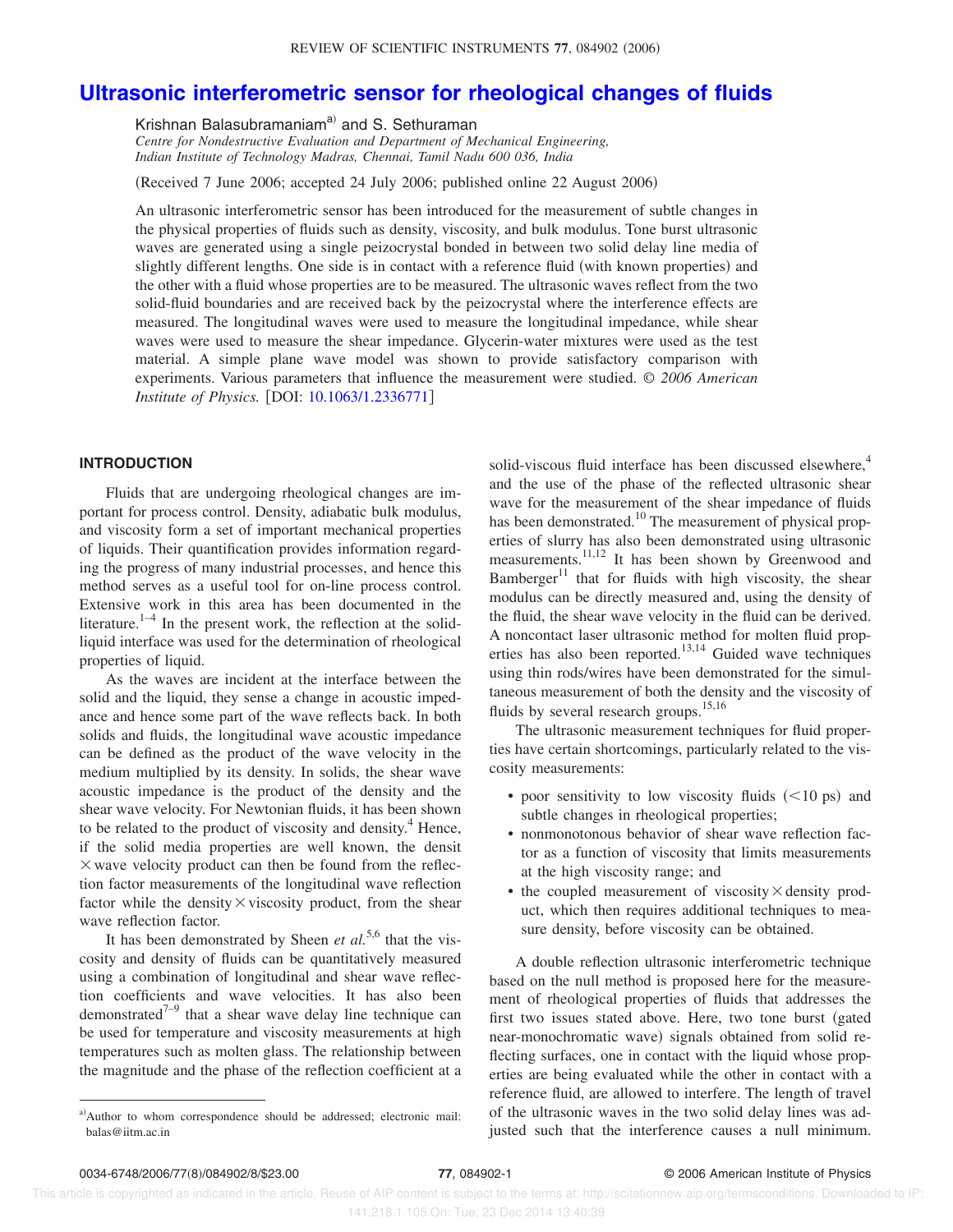

FIG. 1. (Color online) The schematic representation of the double delay-line ultrasonic interferometry sensor with typical transmitted and received signals.

Hence, any change in the conditions, either in the solid or the fluid media will cause phase difference between the two signals and the interfered signal will not satisfy the null condition. Hence, the interfered signal provides an extremely sensitive method for measuring small changes in the rheological properties of the liquids. This technique has potential for the on-line monitoring of the viscosity and/or density of liquids.

Potential advantages of the double delay line interferometric technique include the following:

- By appropriate choice of the reference fluid, this technique can measure subtle changes in fluid properties and viscosity in the low viscosity (cP) range.
- For low temperature applications (less than 200  $\degree$ C), it may be possible to autocompensate for temperature variations by allowing the delay lines to be thin and made of material with low coefficient of expansion.

## **INTERFEROMETER SENSOR DESCRIPTION**

The sensor consists of two delay lines of slightly different lengths (of the order of a few ultrasonic wavelengths) that sandwiches a piezoelectric crystal based sensor as illustrated in Fig. 1. Based on the type of measurement (viscosity  $\times$  density or velocity  $\times$  density), the piezoelectric crystal may either be a shear wave generator (S) or a longitudinal wave generator (L), respectively, or a hybrid of both. The tone burst signal was used to excite the piezoelectric crystal and the reflected ultrasonic waves are sensed by the same crystal system after finite time duration. The sensor is represented along with typical signal shapes of the transmitted and received ultrasonic waves in Fig. 1. The duration of the tone burst, the amplitude, the frequency, the length of the two rods, the material of the rod, etc., are selected based on the type of measurement.

### **PLANE WAVE MODEL**

In order to better understand the various parameters involved, a simple plane wave model was developed using the superposition principle of two sinusoidal postreflected waves. It is assumed that the length  $(L)$  to diameter  $(D)$  ratio of the delay line was selected such that the reflections and mode conversions at the outer surface of the delay line can



FIG. 2. (Color online) The schematic representation of (a) the plane wave model and (b) the nomenclature of the features of the signals received.

be avoided, i.e., depending on the beam divergence of the wave mode the *L*/*D* ratio was chosen to be small so that the diverging beam will not be reflected at the outer surface before it reflects from the end of the delay line. In the experiments, the ratio chosen was 1. Also, the frequency of the ultrasonic wave was high enough so that guided waves are not generated. This model is developed for the situation where only pure shear waves are generated in the delay lines as illustrated in the Fig.  $2(a)$ .

The reflection coefficient  $(R_i)$  is a complex number and operates on the transmitted sinusoidal ultrasonic wave  $(u_0)$ with an amplitude of  $A$  and phase  $(\phi)$ ,

$$
u_0(t) = A \cos(\omega t + \phi). \tag{1}
$$

The reflected sinusoidal waves interfere and the received signal is represented by the displacement  $u(t)$  as shown below:

$$
u(t) = R_1 A_1 \cos(\omega t + \phi_1) + R_2 A_2 \cos(\omega t + \phi_2).
$$
 (2)

Here, the reflection coefficient is given by

$$
R_i = \text{abs}[(Z_f - Z_s)/(Z_f + Z_s)],\tag{3}
$$

where the acoustic impedance of the viscous fluid is

$$
Z_f = (i\rho_f \eta_f \omega)^{0.5},\tag{4}
$$

where  $\rho_f$  is the density of the fluid,  $\eta_f$  is the viscosity of the fluid, and  $\omega$  is the circular frequency of the ultrasonic wave. The acoustic impedance of the solid is

$$
Z_s = \rho_s c_s,\tag{5}
$$

where  $\rho_s$  represents density and  $c_s$  represents wave speed in the solid. The phase delay for either of the reflected waves is given by

$$
\phi_j = 2L_j/c_s + \tan^{-1}[\text{Im}(R_j)/\text{Re}(R_j)].
$$
\n(6)

A typical interfered signal is shown in Fig.  $2(b)$ . The signal consists of three regions. The middle portion shows the interfered signal while at the ends, the reflected signals are observed. The nature of this signal will depend upon (a) the frequency and number of cycles of tone burst, (b) the normalized difference in delay-line lengths  $abs[(L_2)]$ −*L*<sub>1</sub>)/wavelength], and (c) physical properties of the delay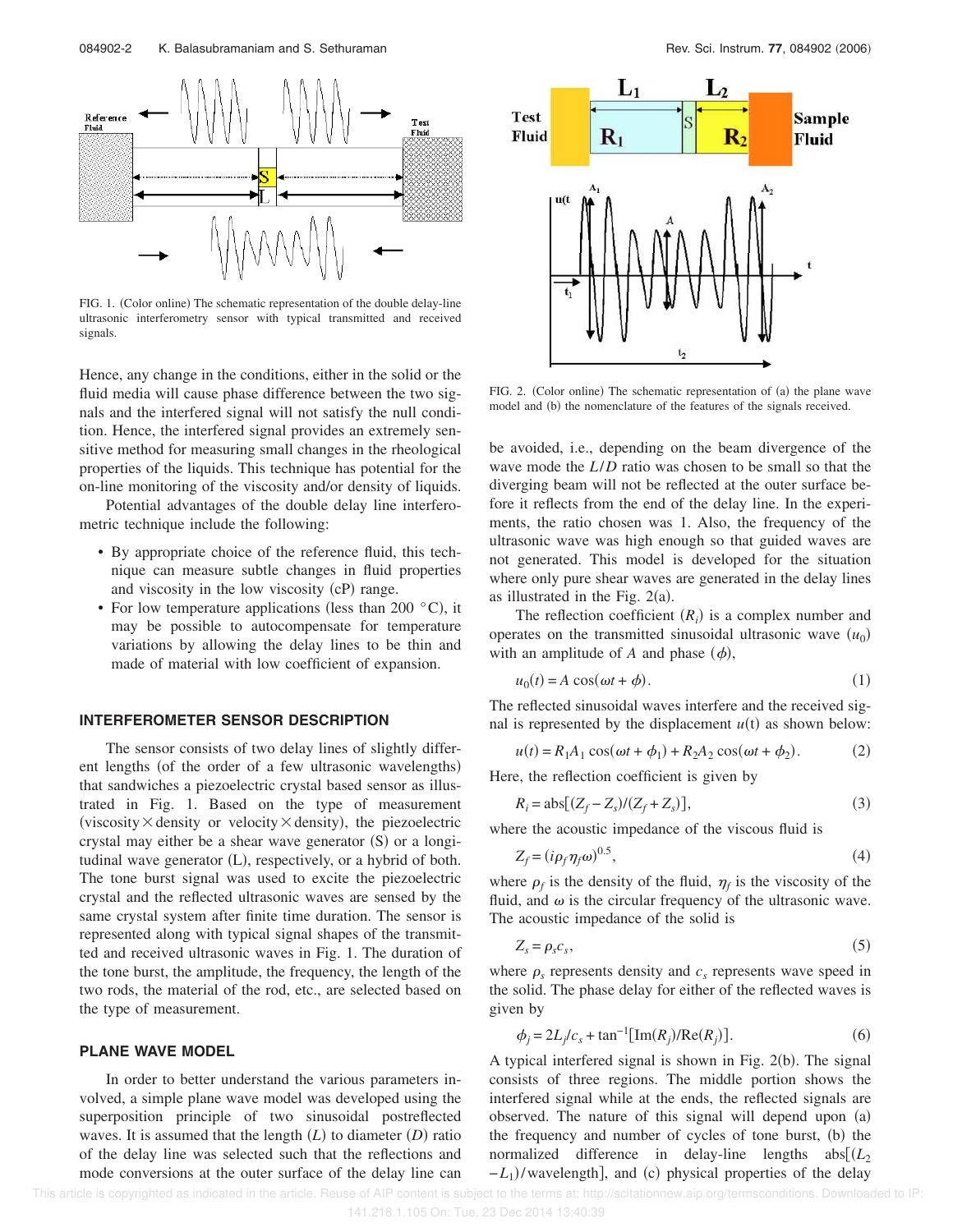line and the two fluids. It must be ensured that the pulse duration is long enough or the difference in the lengths of the two delay lines is small enough such that the two reflected signals will interfere.

#### **EXPERIMENTAL APPARATUS AND PROCEDURE**

A piezoelectric crystal [type Lead Zirconate Titanate (PZT)-4] was used to send the mechanical waves. In the experiments reported here, separate crystals are used for longitudinal and shear waves. A 5 MHz crystal was used for longitudinal waves and 2.25 MHz crystal for shear waves. The wedge consists of two cylindrical Plexiglass rods, each of which is 25 mm in diameter and 25 mm in length with a taper on the initial 5 mm of its length. The crystal is bonded using epoxy based glue and tested. A 20 cycle tone-burst signal (near monochromatic) was generated using a MATEC TB1000 pulser and the received interfered signals (by the same transmitter crystal) were filtered, amplified, and digitized using a National Instruments PCI 5102 20 MHz digitizer card that was resident in a Pentium personal computer.

The main principle used for measuring density is the acoustic impedance mismatch at the boundary between the two Plexiglas delay lines and the liquid with which it is in contact. The reflection coefficient at the liquid-probe interface is used along with the known velocity of sound in the fluid to measure the density, and the interference of reflected waves (from either side of the piezoelectric crystal) was used to measure the viscosity of the fluid (the velocity is measured using time of flight measurements as explained later). The shear impedance of fluids is measured on the basis of shear wave interference technique. In this setup, the shear wave is generated at near monofrequency and propagated on two rods. One end of the rod is in contact with a liquid of known density, while the other end is in contact with the fluid whose properties are to be measured (see Fig. 2). The lengths of the rods are chosen such that the two shear wave reflected signals are allowed to partially interfere at the crystal, such that the two reflected signals along with the interfered portion can be simultaneously recorded. This is accomplished by taking two identical rods of precisely the same length and then polishing one of the rods down by about a couple of wavelengths of material from one side. The amount of material removed need not be carefully monitored as long as this material is of the order of the ultrasonic wavelength, since the frequency of the wave can be used to adjust for any differences in this process. This is one of the implicit advantages present in the method.

The two waves coming from either side of the crystal are allowed to interfere, and the superposed signals are sensed by the crystal. Initially both sides of the probe are in contact with the reference fluid, and the frequency of the input sinusoidal excitation to the shear crystal is continuously changed till a particular frequency maximum destructive interference takes place. This is called nulling of the probe. Hence, any phase change that occurs at the reflection interfaces due to changes in the shear impedance (which contains viscosity) will be recorded as a change in the signal magnitude.

Due to the damping effect of the two delay lines, the

frequency bandwidths of the PZT crystals were found to be broad. Hence, the excitation frequency could be varied within the bandwidth of the crystal. For a 2.25 MHz crystal, the −9 dB bandwidth was found to be from 0.7 to 3.5 MHz. The point of maximum destructive interference was found by trial and error to be 1.54 and 2.31 MHz. (There may be more than one frequency corresponding to the point of maximum destructive interference. At these two frequencies, the null was more apparent than others due to the 0.01 MHz resolution of the tone burst frequency selector.) Now as the fluid is changed on one side, the amplitude at the point of complete destructive interference changes. For initial verification of the model the experiments were conducted using NIST calibration standards obtained from Cannon Inc., PA, USA. For the experiments conducted using glycerin-water mixtures, distilled water was used as reference fluid throughout the experiments

During the experiments using longitudinal waves for the absolute measurement of density  $\times$  velocity of fluid, only the magnitude of reflected wave needs to be known and hence the fluid at one end is enough i.e., the reference fluid is air. However, for the measurement of subtle variations in the density  $\times$  velocity of the fluid, an appropriate reference fluid must be used.

#### **MODEL VERIFICATION AND SIMULATION RESULTS**

In order to gain confidence in the model, the interfered signals were simulated and also obtained experimentally at different frequencies. A typcial result is shown in Fig. 3 which was obtained by keeping both sides in distilled water; the crystal used was a shear type *Y*-cut crystal. It can be observed from the results that the relative magnitudes of the interfered signals,  $A$ ,  $A$ <sub>1</sub>, and  $A$ <sub>2</sub>, for the simulation compares well with the experimental results. However, the experimental results are of lower amplitude. This may be attributed to the plane wave nature of the model which does not take the beam divergence into account.

The effect of the variation of the interference length, i.e., the difference in the lengths of the twoPlexiglas delay lines  $\delta L = L_1 - L_2$ , while keeping the frequency at 2.25 MHz is illustrated in Fig. 4(a) using simulation model for three different fluid viscosities. Here again, the shear wave sensor was simulated. It can be observed that the magnitude *A* varies as a function of  $\delta L$  in a rectified cyclic fashion (as expected). Since this was difficult to verify experimentally, an experiment was conducted by keeping  $\delta L$  constant (0.1 mm) and by varying the frequency within the bandwidth of the 2.25 MHz damped crystal. The experiment was conducted using water as the reference fluid. Two fluids were evaluated having 0 (water) and 25 Pa s (NIST traceable fluid from Cannon Inc) viscosities. The plot in Fig. 4(b) shows the magnitude *A* for different frequencies in the experiments and the simulation for the experimental conditions. It can be observed from these results that the interference pattern obtained by changing the frequency is similar to the one obtained by changing the interference length  $\delta L$ , which is to be expected. The experimental results are encouraging and again show the reduced amplitude, but similar behaviors for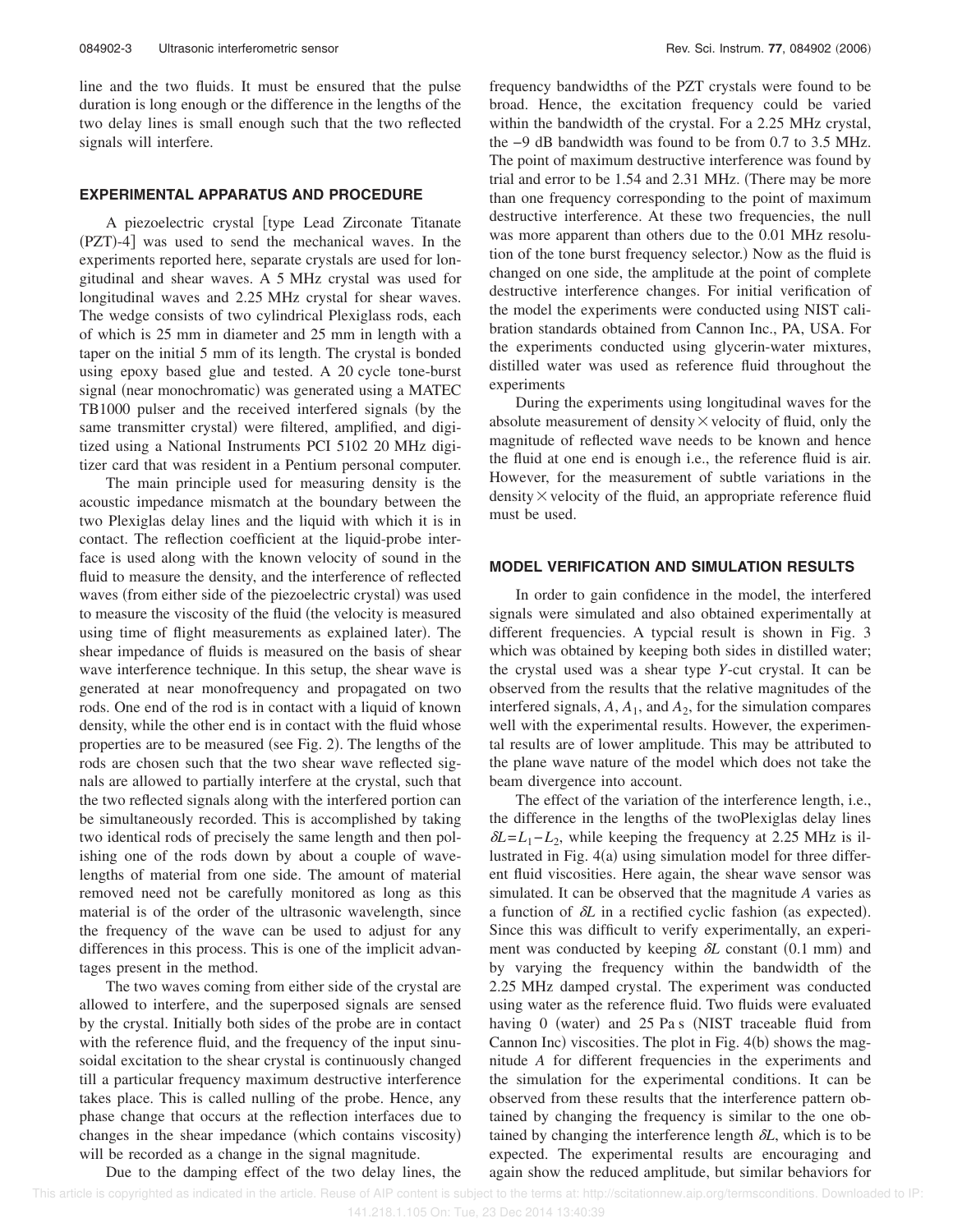

FIG. 3. (Color online) Comparison between the theoretical plane wave model results  $[(a)-(d)]$  and the experimental results  $[(e)-(h)]$  for different frequencies of the ultrasonic wave using two Plexiglas wedges with distilled water on both sides.

the two fluids are considered. The minima and the maxima were found to be in the same frequencies for both the experiment and the simulations. Hence, the simulation results can be used to provide a means for optimizing the experimental parameters.

Figure 4 shows that regions of sensitivity for measuring changes in the viscosity of the fluids can be either at the maxima or at the minima. However, it must be noted that, in practice, the choice of a frequency or  $\delta L$  to achieve either one of the maxima or a minima is crtical in achieving desired measurement results. It can be argued that the choice of a minima is a better choice and has been used extensively in other areas such as optics. This has been demonstrated in Fig. 5 using experiemental data obtained at two different frequencies, one at one of the maxima [Fig.  $5(a)$ ] and the other at a minima [Fig.  $5(b)$ ]. While the absolute value of the difference between the two interfered signals may be comparable for similar changes in the viscosity, the relative change in the signal shows significant sensitivity while choosing the minimum frequency. The Figure  $5(a)$  shows less than 5% change in the amplitude, while the result for the minimum frequency in Fig.  $5(b)$  shows an almost  $100\%$ change in the magnitude of the interfered signal. For improving measurement robustness, high fidility amplification of the smaller signal can be used.

For shear waves, the  $A/A_1$  and the  $A/A_2$  ratios were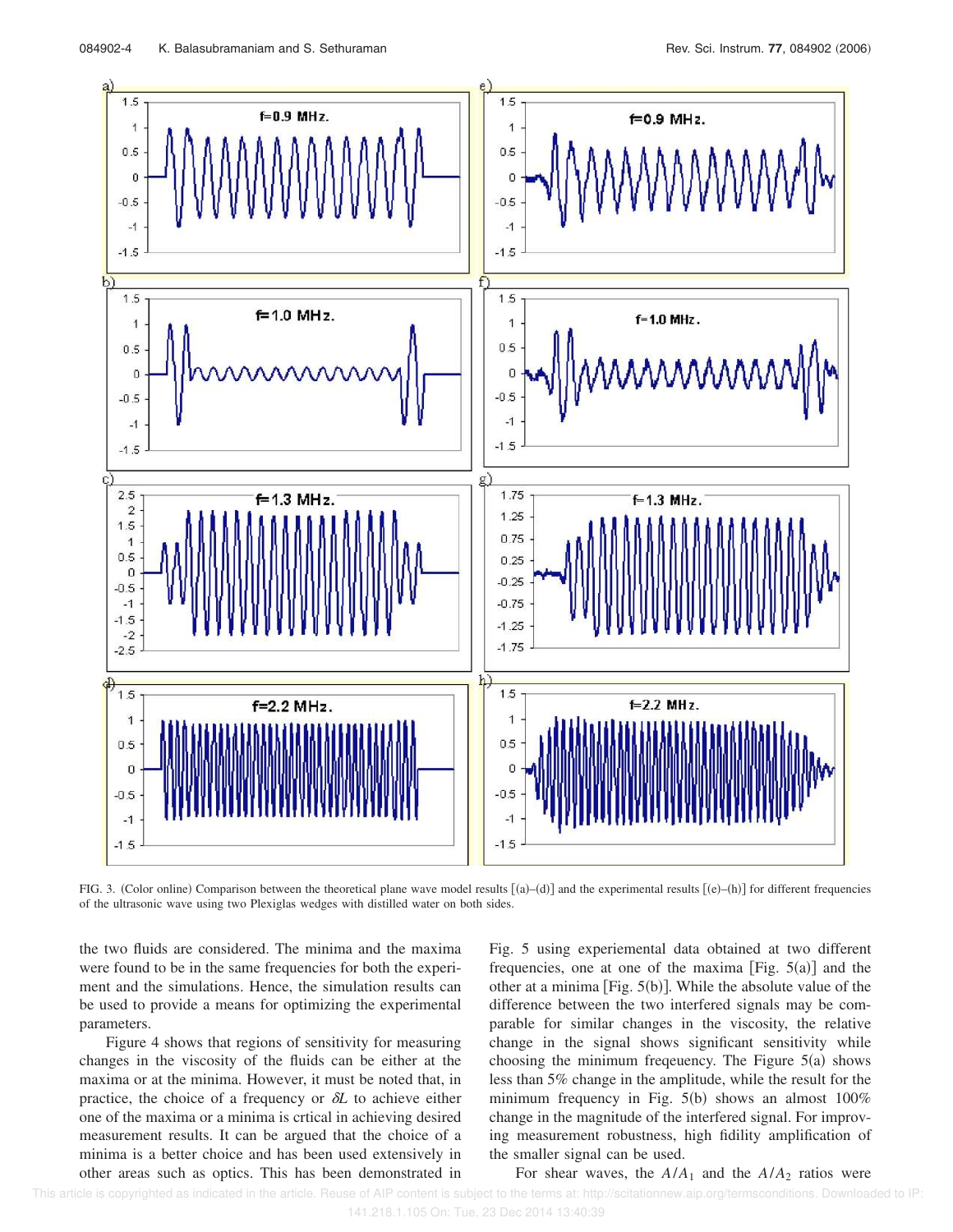

FIG. 4. (Color online) The effect of frequency and interference length  $(L_1 - L_2)$  for different viscosity fluids. (a) Simulation results for a fixed frequency and varying lengths. (b) Simulation and experimental results for fixed lengths and varying frequencies.

found to be monotonically increasing functions over a very large range of viscosity values (assuming a constant density over the range), while the  $A_1/A_2$  ratio was found to decrease and then increase back again. This is illustrated in Fig. 6. This would mean that the proposed technique may be used for the measurement of the properties over a wide range which will be necessary during applications such as the cure monitoring of polymers.

The effect of the reference fluid is demonstrated through results obtained by simulations using the model in Fig. 7. Here, only the interfered portion is plotted. Figures  $7(a)$  and 7(b) show that, when the relative difference between the reference and the fluids to be measured is small, the sensitivity is more. Here, when trying to measure a difference of 10 Pa s, a reference fluid of 20 Pa s would be more sensitive when compared to that of 0 Pa s. However, when a smaller range of viscosity is being measured, as shown in Figs.  $7(c)$ and  $7(d)$ , the reference viscosity of 0 Pa s can be used. It is also observed that, by an appropriate choice of the reference



FIG. 5. (Color online) The experimental results demonstrating the effect of a null minumum region through the appropriate choice of excitation ultrasonic frequency.

fluid, the changes in the viscosity as small as 0.1 Pa s can be measured. Hence, the sensivity of the sensor is highly dependent on the choice of the reference fluid properties.

This simulation result is confirmed by the earlier discussed experimental result in Fig.  $5(b)$  where a comparable level of sensitivity can be observed. In order to compare the results in Fig.  $5(b)$  with Figs.  $7(a)$  and  $7(c)$ , the amplitudes in Fig. 5(b) must be normalized with the maximum amplitude of Fig. 5(a) (reference fluid at 0 Pa s). The accuracy of measurement is about 0.02 V, and hence, the changes in the signal amplitudes in both Fig. 5(b) and Fig. 7 are measurable.

### **EXPERIMENTAL RESULTS USING GLYCERIN-WATER MIXTURES**

For the density and viscosity measurements, solutions with different percentages of glycerin were mixed. Air was used as the reference fluid. Initially, the density was measured, assuming that the bulk modulus of the mixture was known. A 5 MHz longitudinal wave crystal was used in the measurement and the interferometric method was employed. The results along with the linear curve fit (in dashed line) with the error bars are plotted in Fig. 8 and the data is provided in Table I. Ten data sets were obtained for each concentration, using different samples from the same glycerinwater mixture, and the mean and standard deviations were plotted in Fig. 8. An average precision of approximately 1%–2% was observed in the density measurements. The density of the fluid wave calculated, for an inviscid fluid, using Eq.  $(3)$  is represented as follows:

$$
\rho = (A_1/c_f)[(1 - A_2)/(1 + A_2)].\tag{7}
$$

Here,  $A_1 = 3.51$  V for the experiments and the values of  $A_2$ are provided in Table I. The density of the water-glycerin mixtures were also measured independently using standard densitometer using the classic Archimedes techniques and used here during the calibration phase of the experiment. It can be observed from Fig. 8 that the results are reasonably close to a linear fit, which is expected. The 0% glycerin (100% water) was expected to be around  $1000 \text{ kg/mm}^3$ . From the data, it was observed that the errors between the expected density values and the measured density values are higher in the low percentage of glycerin. This error is caused by (a) measurement error in the measurement of the amplitude, since the total change in the amplitude is only 0.012 V over the 100% change in the glycerin concentration and



FIG. 6. (Color online) The monotonic behavior of the amplitude factor  $A/A_1$ compared to the nonmonotonic behavior of the amplitude factor  $A_2/A_1$ .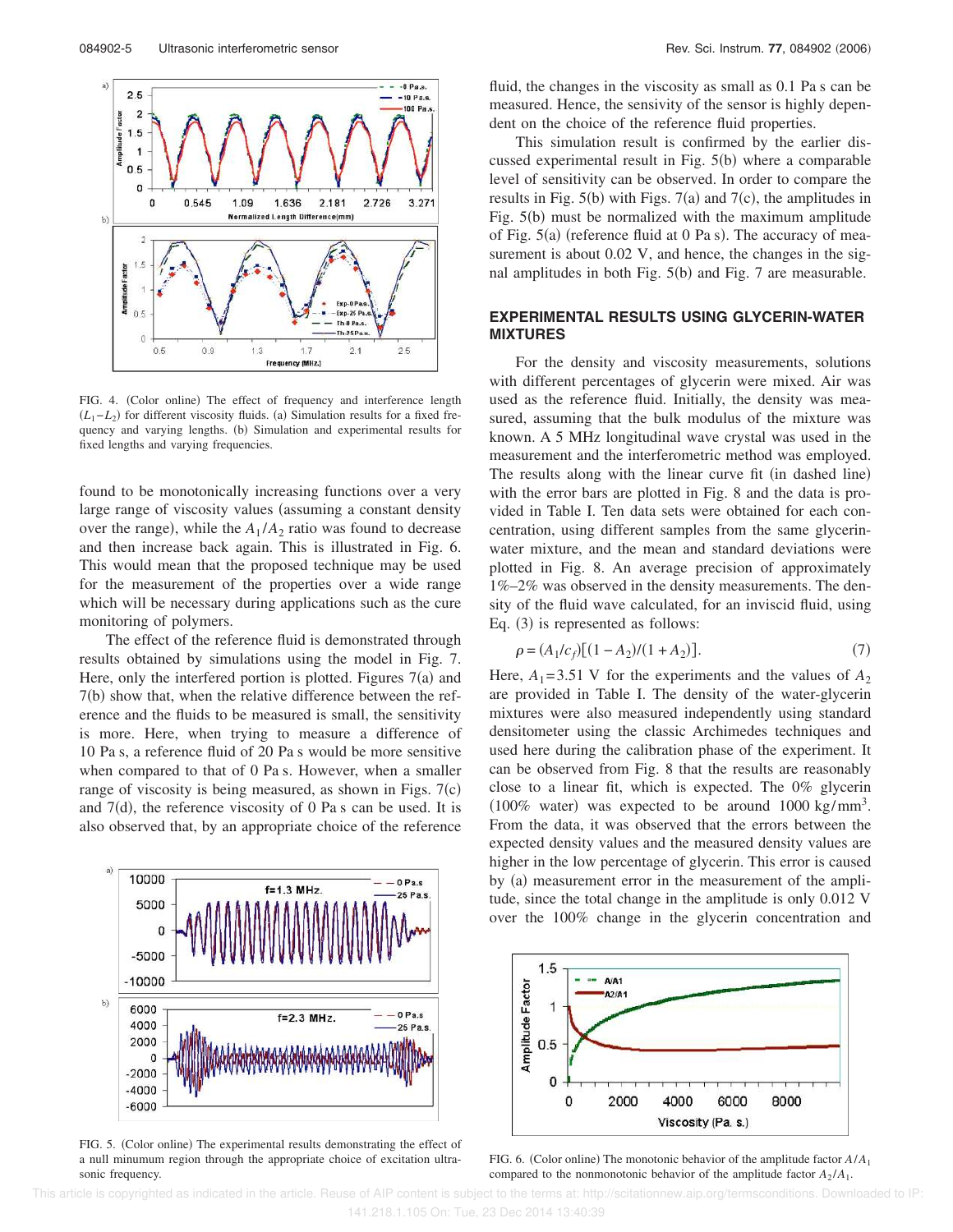

FIG. 7. (Color online) Simulation results demonstrating the appropriate choice of reference fluid  $[(a)$  and  $(b)]$ for improving sensitivity and the ability to resolve  $(c)$  1 Pas and  $(d)$ 0.1 Pa s changes in viscosity using the interferometer sensor.

since the measurements were carried out using an 8 bit analog to digital (A/D), and (b) the fact that since air was used as the reference for this measurement and hence for densities close to water, the measurement errors are more pronounced. In Table I, the measured maximum/minimum amplitude ratio does not behave linearly with the computed maximum/ minimum density ratio, which were calculated to be higher. This can be explained by the fact that the measured amplitude change is the result of the effects of change in bulk modulus and density and the relationship is not linear. However, an improvement in the resolution of the amplitude measurement using a higher bit A/D converter will improve the robustness of the amplitude and consequently the density measurements.

The results in Fig. 9 show the viscosity measurement using a 2.25 MHz shear wave crystal with water as reference fluid and the measurement side having mixtures of water and glycerin. The corresponding data is provided in Table II. The results were compared with the predicted values, which are



FIG. 8. (Color online) Experimental measurement of the density using longitudinal crystal interferometer technique (using the bulk modulus provided from manufacturer data) and a calibration fit for the data.

deduced using the manufacturer provided viscosity data for 100% glycerin as well as measurements using a Saybolt rotating viscometer on the glycerin-water mixtures (Table III). Again, the average values of ten subsequent measurements have been plotted with error bars representing measurement errors. The following procedure was adopted for computing the viscosity from measured amplitudes from the shear wave interferometric sensor:

- (1) Step 1: The density for the different mixtures was measured using the longitudinal wave sensor, and using the expression density  $(\rho) = 2.4A + 1188$ , the densities were calculated.
- (2) Step 2: For the null frequency used in the experiment, the analytical model was used to calculate the calibration plot between viscosity and interfered amplitude (A),

TABLE I. Experimental data using the interferometer based on longitudinal wave crystal.

| Concentration<br>$(\%$ glycerin) | Longitudinal<br>wave<br>amplitude<br>$A_1$ (V) | Estimated<br>velocity<br>(m/s) | Average<br>density<br>$(kg/m^3)$ | Expected<br>density<br>$(kg/m^3)$ |
|----------------------------------|------------------------------------------------|--------------------------------|----------------------------------|-----------------------------------|
| 0.00                             | 0.327                                          | 1492                           | 1193                             | 1032                              |
| 10.00                            | 0.328                                          | 1464                           | 1214                             | 1179                              |
| 16.66                            | 0.329                                          | 1445                           | 1227                             | 1215                              |
| 25.00                            | 0.329                                          | 1421                           | 1247                             | 1240                              |
| 33.00                            | 0.330                                          | 1398                           | 1265                             | 1272                              |
| 42.33                            | 0.331                                          | 1371                           | 1286                             | 1301                              |
| 50.00                            | 0.332                                          | 1350                           | 1304                             | 1334                              |
| 58.33                            | 0.333                                          | 1326                           | 1325                             | 1344                              |
| 67.66                            | 0.334                                          | 1299                           | 1349                             | 1370                              |
| 75.00                            | 0.336                                          | 1278                           | 1365                             | 1386                              |
| 87.23                            | 0.338                                          | 1243                           | 1397                             | 1420                              |
| 100.00                           | 0.339                                          | 1207                           | 1436                             | 1450                              |
|                                  |                                                |                                |                                  |                                   |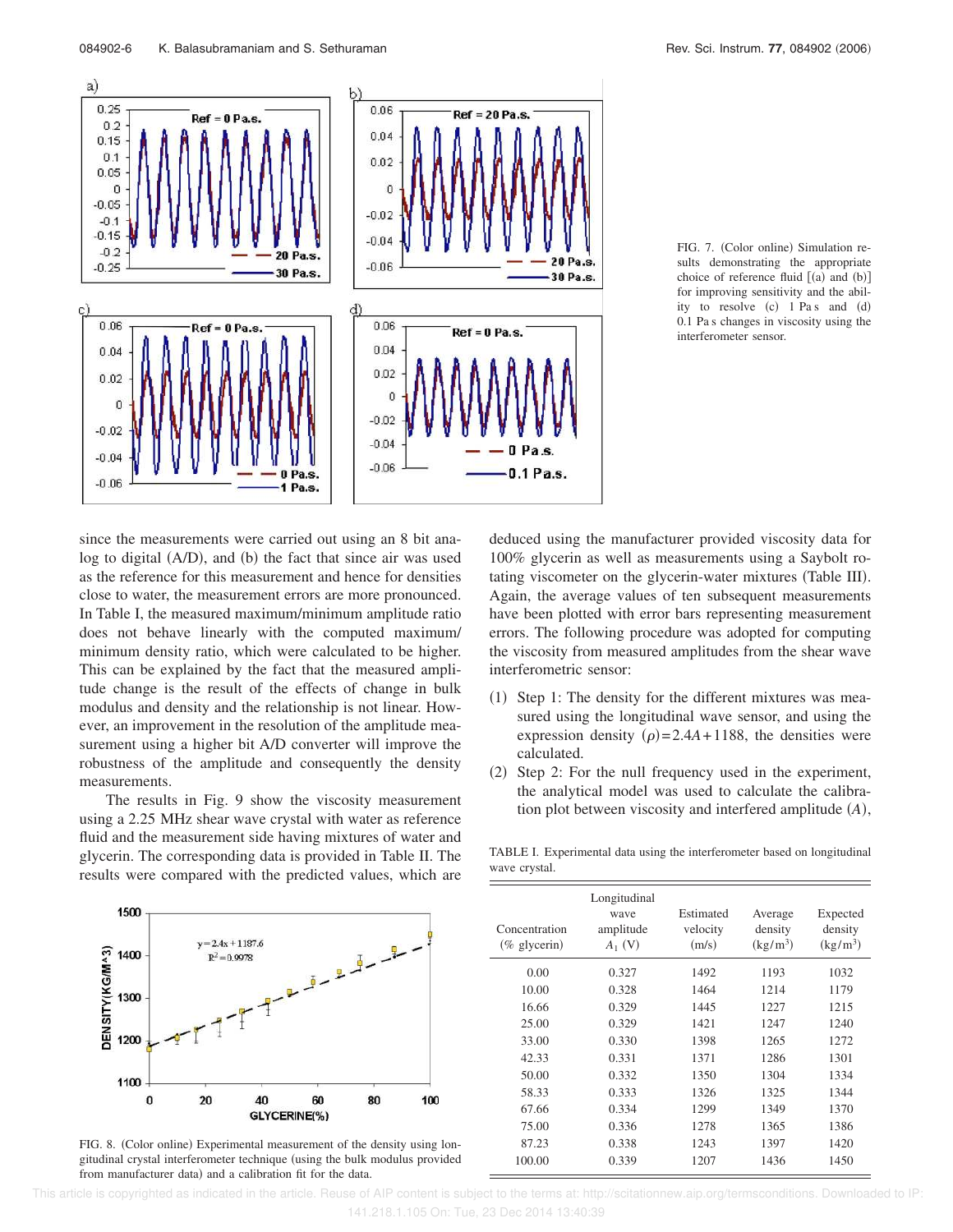

FIG. 9. (Color online) Experimental measurements of the viscosity using shear crystal interferometer technique (using the density provided by the longitudinal wave measurement calibration data in Fig. 8). (a) The magnitude changes as a function of glycerin concentrations and (b) ultrasonic measurement of viscosity and comparison with rotating viscometer results.

incorporating the density values for the glycerin-water mixtures from step 1.

(3) Step 3: The measured amplitude values from the shear wave interferometric sensors was then converted into viscosity values using the calibration plot obtained from step 2.

In Fig. 9(b), the measured shear wave data (with error bars) was compared with the rotating viscometer results. The average error in measurements was found to be approximately 4%. It can be observed that the measured results (when compared with the rotating viscometer results) are within 2% of the expected values, in up to 80% concentration of glycerin. However, there are discrepancies at higher concentrations above 80% glycerin. In this range, the viscosities of solution increases rapidly and relatively larger errors were encountered. It must also be noted that the above procedure works well, since the calibration was also performed with glycerin-water mixtures. Hence, the density could be obtained without the explicit calculation of the longitudinal wave velocity of the fluid mixtures. Only one of the parameters, either longitudinal velocity or density, can be measured using the longitudinal wave interferometric sensor described here.

The method can be successfully used for the quantification of viscosity for light liquids that are often encountered in many industrial processes. However, small errors may be expected due to the fact that Plexiglas has a relatively higher value of acoustic impedance among commonly used materials. The higher the acoustic impedance of the wedge, the higher will be the impedance mismatch and, hence, the mea-

TABLE II. Experimental data using shear wave 2.25 MHz crystal.

| Concentration<br>$(\%$ gycerin) | Measured<br>shear wave<br>amplitude<br>(V) | Estimated<br>density $(kg/m^3)$<br>using curve fit in<br>Fig. 8. | Measured<br>viscosity (Pa s)<br>using model<br>derived calibration<br>curve |
|---------------------------------|--------------------------------------------|------------------------------------------------------------------|-----------------------------------------------------------------------------|
| 0.00                            | 0.00                                       | 1188                                                             | 0.0010                                                                      |
| 23.26                           | 0.02                                       | 1243                                                             | 0.0110                                                                      |
| 26.66                           | 0.02                                       | 1252                                                             | 0.0118                                                                      |
| 29.79                           | 0.04                                       | 1259                                                             | 0.0127                                                                      |
| 35.29                           | 0.05                                       | 1272                                                             | 0.0138                                                                      |
| 38.88                           | 0.07                                       | 1281                                                             | 0.0144                                                                      |
| 43.10                           | 0.09                                       | 1291                                                             | 0.0155                                                                      |
| 46.77                           | 0.12                                       | 1300                                                             | 0.0183                                                                      |
| 50.00                           | 0.12                                       | 1308                                                             | 0.0197                                                                      |
| 52.78                           | 0.15                                       | 1314                                                             | 0.0199                                                                      |
| 56.41                           | 0.15                                       | 1323                                                             | 0.0208                                                                      |
| 59.52                           | 0.17                                       | 1330                                                             | 0.0294                                                                      |
| 62.22                           | 0.19                                       | 1337                                                             | 0.0302                                                                      |
| 66.00                           | 0.22                                       | 1346                                                             | 0.0357                                                                      |
| 69.09                           | 0.25                                       | 1353                                                             | 0.0408                                                                      |
| 72.13                           | 0.27                                       | 1361                                                             | 0.0495                                                                      |
| 74.47                           | 0.28                                       | 1366                                                             | 0.0521                                                                      |
| 77.77                           | 0.30                                       | 1374                                                             | 0.0648                                                                      |
| 82.35                           | 0.30                                       | 1385                                                             | 0.0767                                                                      |
| 85.37                           | 0.34                                       | 1392                                                             | 0.1114                                                                      |
| 87.50                           | 0.36                                       | 1398                                                             | 0.1375                                                                      |
| 90.90                           | 0.37                                       | 1406                                                             | 0.1798                                                                      |
| 93.33                           | 0.39                                       | 1412                                                             | 0.3664                                                                      |
| 97.22                           | 0.40                                       | 1421                                                             | 0.9012                                                                      |
| 100.00                          | 0.43                                       | 1428                                                             | 1.4500                                                                      |

surements would be prone to error. The sensitivity at a lower range of viscosity is about 0.01 Pa s for a unit change in magnitude using an 8 bit analog-digital conversion. Also the size of the probe is very small and can be used for *in situ* measurements during process monitoring applications.

#### **DISCUSSION**

The simple plane wave reflection model for the ultrasonic interferometeric sensor agrees well with experimental

TABLE III. The measurement of the viscosity of the mixtures using Saybolt viscometer.

| Concentration<br>(% glycerin in |                  |
|---------------------------------|------------------|
| water solution)                 | Viscosity (Pa s) |
| 0.00                            | 0.0010           |
| 8.00                            | 0.0058           |
| 15.00                           | 0.0093           |
| 25.00                           | 0.0115           |
| 33.33                           | 0.0133           |
| 44.44                           | 0.0157           |
| 50.00                           | 0.0197           |
| 56.52                           | 0.0220           |
| 60.00                           | 0.0315           |
| 68.75                           | 0.0409           |
| 75.00                           | 0.0557           |
| 88.88                           | 0.1447           |
| 95.00                           | 0.7789           |
| 100.00                          | 1.4500           |
|                                 |                  |